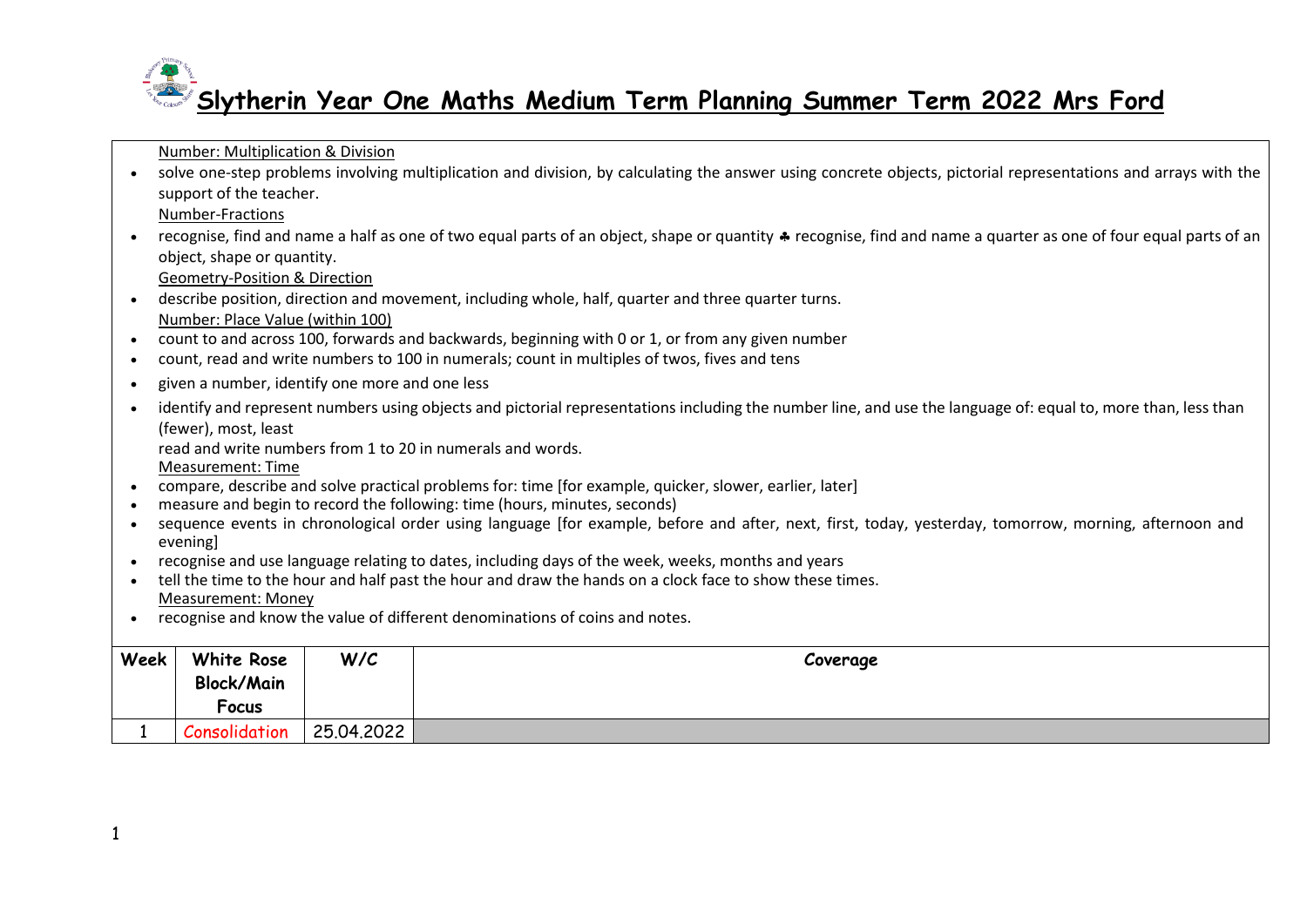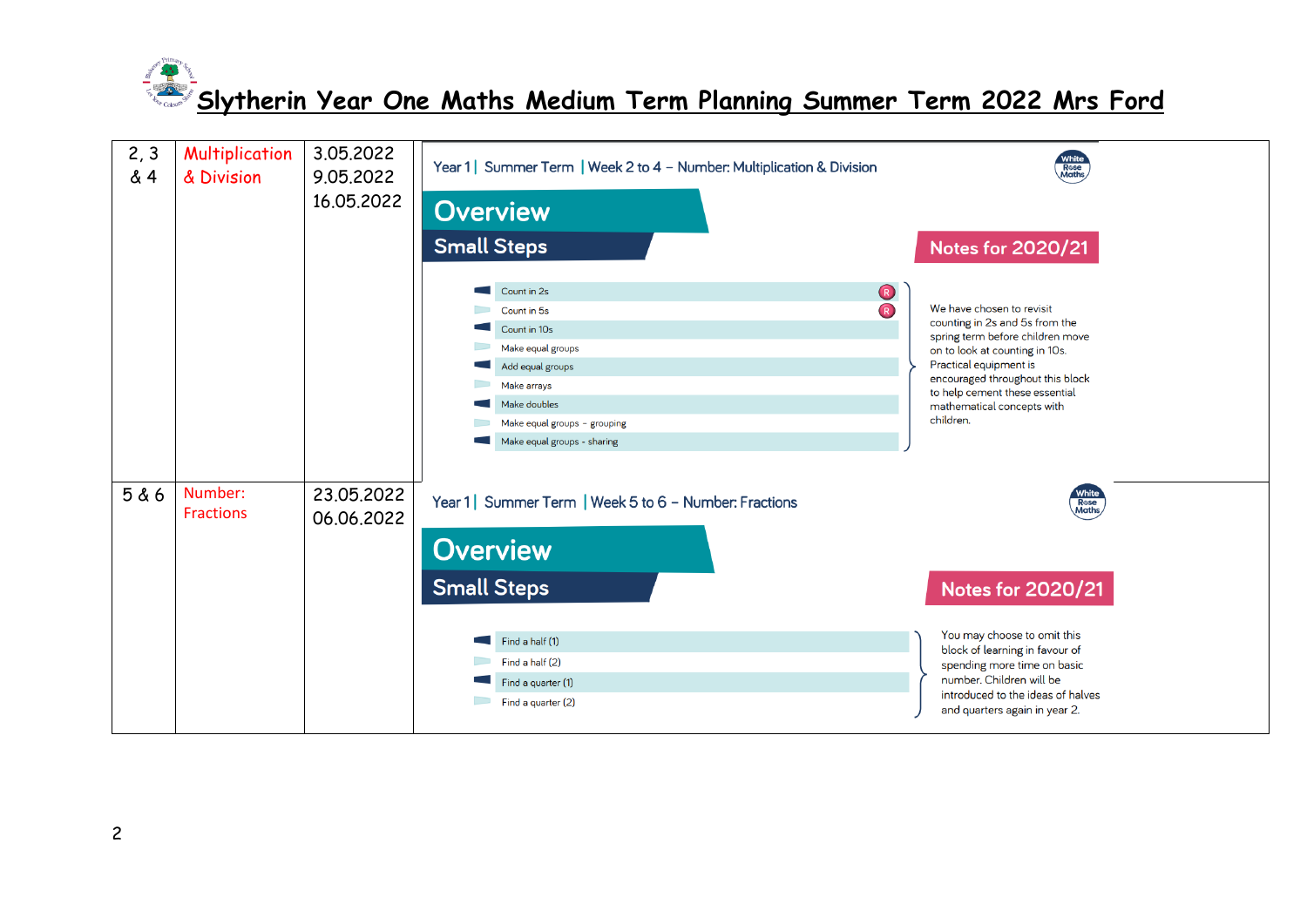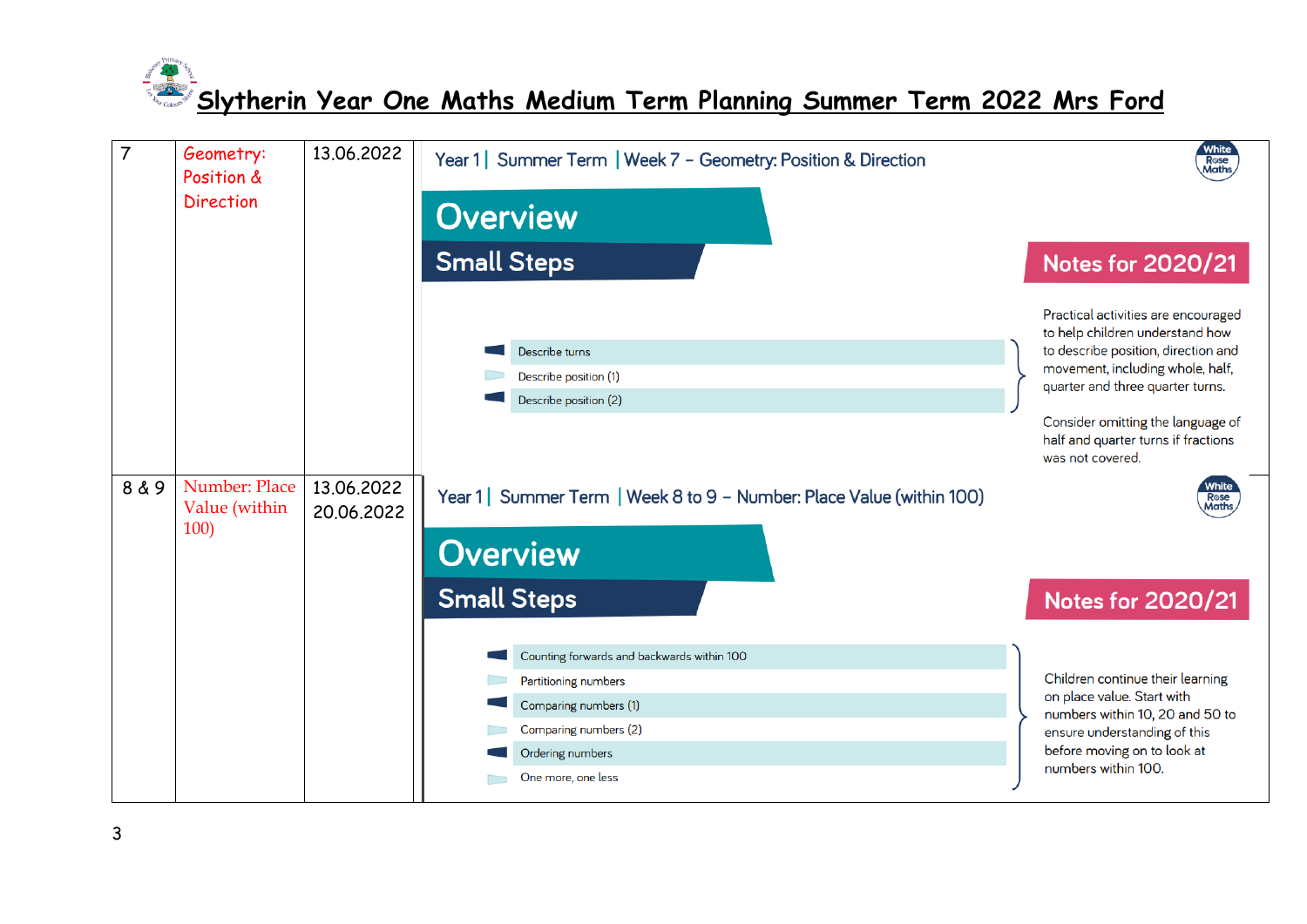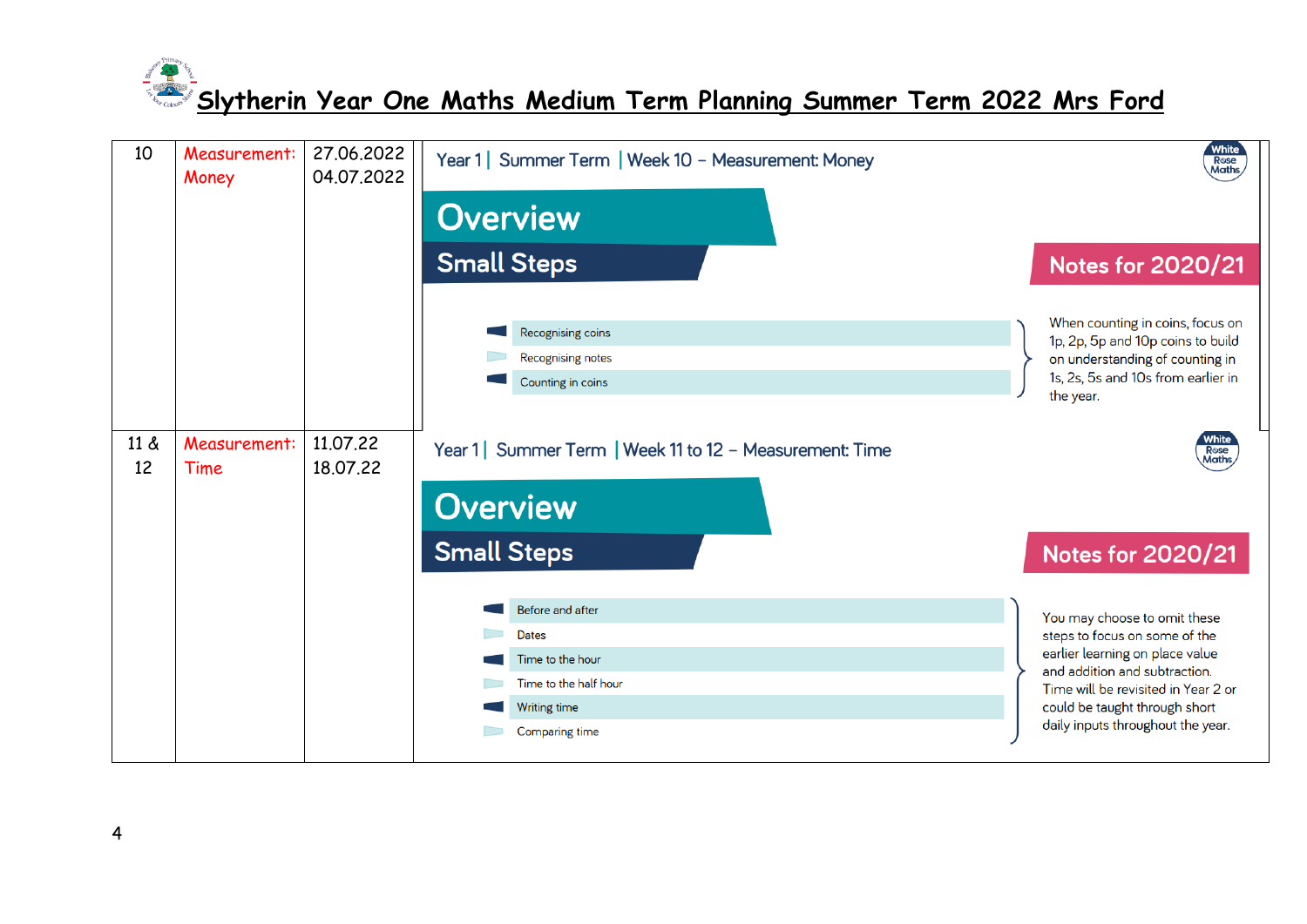| <b>Main Focus</b>                                                                                                                                                                                              | <b>Daily Focus</b>                                                                                                      | <b>Inputs</b>                                                                                                                                                                                                                                                                                                                                                                                                                                                                                                                                                                                                                                                                                                                                                                                                                                                                                                                                                                                                                                                                                                                                                                                                                                                                                                                                                                                                                                                                                                                                                                                                                                                                                                                                                                                                                                                                                                                                                                                                                                                                                                                                                                                                                                                                                        |
|----------------------------------------------------------------------------------------------------------------------------------------------------------------------------------------------------------------|-------------------------------------------------------------------------------------------------------------------------|------------------------------------------------------------------------------------------------------------------------------------------------------------------------------------------------------------------------------------------------------------------------------------------------------------------------------------------------------------------------------------------------------------------------------------------------------------------------------------------------------------------------------------------------------------------------------------------------------------------------------------------------------------------------------------------------------------------------------------------------------------------------------------------------------------------------------------------------------------------------------------------------------------------------------------------------------------------------------------------------------------------------------------------------------------------------------------------------------------------------------------------------------------------------------------------------------------------------------------------------------------------------------------------------------------------------------------------------------------------------------------------------------------------------------------------------------------------------------------------------------------------------------------------------------------------------------------------------------------------------------------------------------------------------------------------------------------------------------------------------------------------------------------------------------------------------------------------------------------------------------------------------------------------------------------------------------------------------------------------------------------------------------------------------------------------------------------------------------------------------------------------------------------------------------------------------------------------------------------------------------------------------------------------------------|
| Week 1<br>25.04.2022<br>Consolidation<br>Week 2:<br>3.05.2022<br>Multiplication<br>& Division<br>Week 3:<br>9.05.2022<br>Multiplication<br>& Division<br>Week 4:<br>16.05.2022<br>Multiplication<br>& Division | Counting in<br>2's, 5's &<br>10's.<br>Making &<br>Adding<br>Equal                                                       | Children build on their previous knowledge of counting in multiples of 2 and go beyond 20 up to 50 They will apply<br>previous learning of one more and one less to counting forwards and backwards in twos. For example, two more than and<br>two less than. The 1-50 grid can be used to spot and discuss patterns that emerge when counting in 2s. How can we count<br>the pairs? What does it mean to count in pairs? Can we use tens frames to help us count in 2s? Can you see any patterns<br>when you count in 2s? Count in 2s 9 Year 1   Spring Term   Week 5 to 7 - Number: Place Value (within 50) How many<br>socks are there? There are socks in total. How many gloves are there? There are gloves in total. Represent the<br>gloves using ten frames. Continue colouring in 2s on the grid. What do you notice? Complete the number lines by counting<br>in 2s.                                                                                                                                                                                                                                                                                                                                                                                                                                                                                                                                                                                                                                                                                                                                                                                                                                                                                                                                                                                                                                                                                                                                                                                                                                                                                                                                                                                                                       |
|                                                                                                                                                                                                                | Groups<br>Making<br>Arrays<br>Making<br><b>Doubles</b><br>Making<br>Equal<br>Groups<br>(Grouping)<br>Sharing<br>Equally | Children build on previous learning of counting in fives to go beyond 20 and up to 50 The 1-50 grid can be used to spot and<br>discuss patterns that emerge when counting in 5s. How can we count the groups of 5? Can you describe the pattern when<br>you count in 5s? Will ______ appear on our number line? Why/why not? Count in 5s 11 Year 1   Spring Term   Week 5 to 7<br>- Number: Place Value (within 50) How many fish are there? There are fish in each tank. There are tanks. There<br>are fish altogether. How many grapes are there? There are grapes in each bunch. There are bunches. There<br>are grapes altogether. Continue counting in 5s on the grid. Complete the number lines by counting in 5s.<br>Children count in groups of tens for the first time. Previously they have counted in 2s and 5s. They use pictures, bead<br>strings and number lines to support their counting. Counting in 10s on a hundred square will also support children to see<br>the similarities between the numbers when we count in tens. How many birds/flowers are there in total? How can we use<br>our number lines to help us count them? Will ________ appear on our number line? Why? What is the same about all the<br>numbers we say when we are counting in tens? Count in 10s 13<br>How many birds are there altogether? There are _____ birds in each tree. There are _____ trees. There are _____ birds<br>altogether. How many flowers are there altogether? There are _____ flowers in each bunch. There are _____ bunches.<br>There are _______ flowers altogether. Use a 0-100 bead string to count in tens. Can we count forwards and backwards in<br>tens? Can we count in tens on a number track as well? How does this match counting on a bead string?<br>Children begin by using stories which link to pictures and concrete manipulatives to explore making equal groups and write<br>statements such as 'there are ___ groups of ___.' They will recognise and explain how they know when they are equal or<br>not. Children see equal groups that are arranged differently so they understand that the groups look different but can still<br>be equal in number. At this stage children do not explore multiplication formally. . How do I know that the groups are |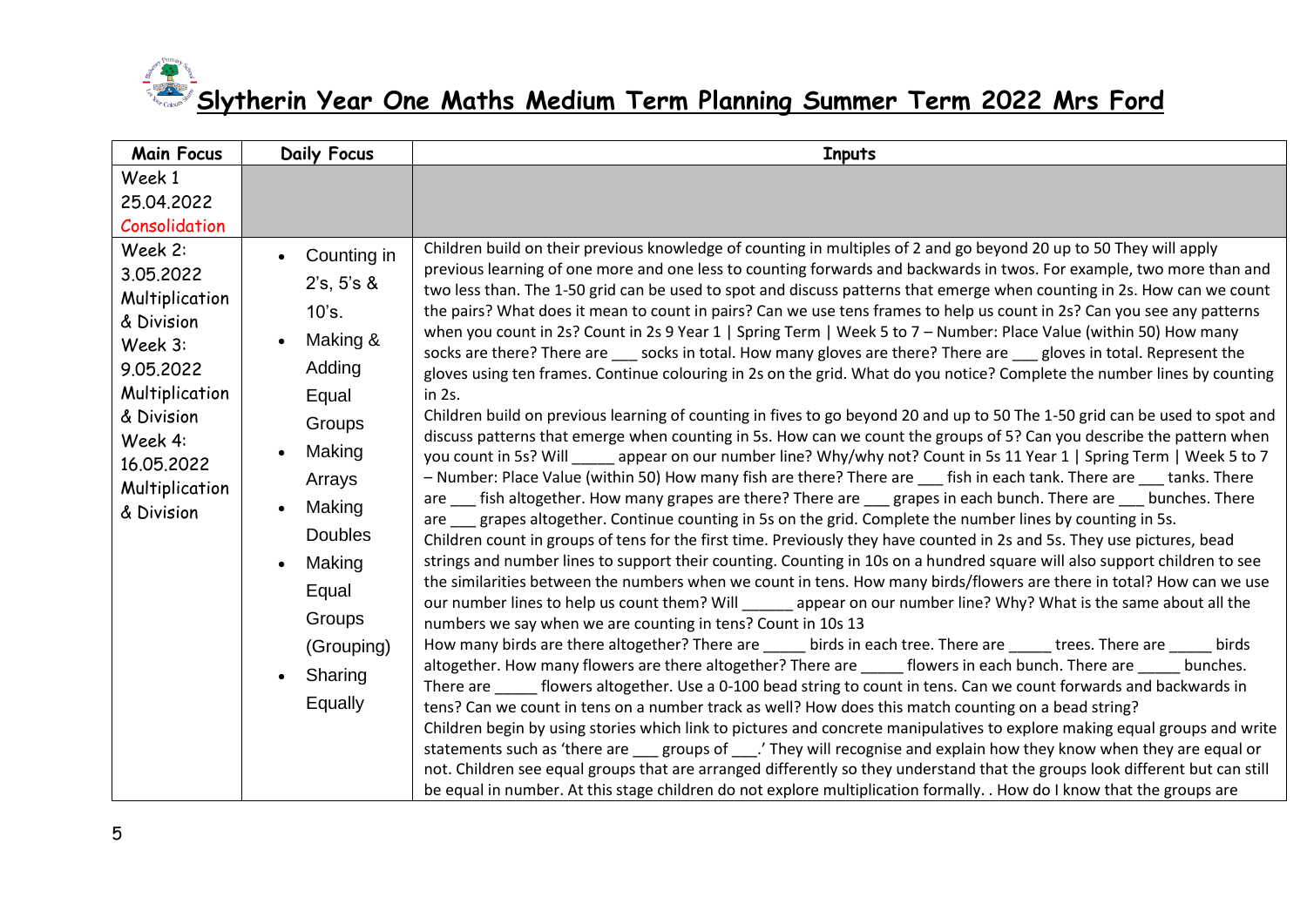| equal? What does equal mean? How many pencils are there in each pot? How can I complete the sentence to describe the<br>groups? What's the same and what's different? Are Josh's groups equal or unequal? How can we make them equal?             |
|---------------------------------------------------------------------------------------------------------------------------------------------------------------------------------------------------------------------------------------------------|
| Making Equal Groups 15 Year 1   Summer Term   Week 2 to 4 – Number: Multiplication & Division Are the groups equal or<br>unequal? Write a label for each. Complete the sentences There are ___ groups of ___ pencils. There are ___ groups of ___ |
| flowers. Josh is drawing equal groups of 3 Complete his drawing.                                                                                                                                                                                  |
| Children use equal groups to find a total. They focus on counting equal groups of 2, 5 and 10 and explore this within 50.                                                                                                                         |
| Children could begin by linking this to real life, for example animal legs, wheels, flowers in vases etc. Stem sentences                                                                                                                          |
| alongside number sentences can help children link the calculation with the situation. Ensure children have the opportunity                                                                                                                        |
| to say their sentences aloud. How many apples are there in each bag? Do all of the bags have an equal number of apples?                                                                                                                           |
| How many equal groups can you see? How can we represent this with counters/cubes/on a number line/in a number                                                                                                                                     |
| sentence etc? What other equipment could you use to represent your pattern? What's the same? What's different? Which                                                                                                                              |
| is more, 3 groups of 10 or 4 groups of 5? Prove why. Add Equal Groups 17 Year 1   Summer Term   Week 2 to 4 – Number:                                                                                                                             |
| Multiplication & Division How many wheels altogether? $2 + 2 + 2 + 2 + 2 =$ How many fingers altogether? $5 + 5 + 5 =$ How                                                                                                                        |
| many apples are there? Complete the sentences. $5 + 5 + 5 + 5 =$ There are _____ apples. There are _____ groups of                                                                                                                                |
| apples which is equal to ____ How many fish are there? Complete the sentences. Can you show this using ten frames?                                                                                                                                |
| $+$ $+$ $=$ There are fish.                                                                                                                                                                                                                       |
| Children begin to make arrays by making equal groups and building them up in columns or rows. They use a range of                                                                                                                                 |
| concrete and pictorial representations alongside sentence stems to support their understanding. Children also explore                                                                                                                             |
| arrays built incorrectly and recognise the importance of columns and rows. How many equal groups do I have? How many                                                                                                                              |
| in each group? Can I represent my apples with counters? What is the difference between columns and rows? How many                                                                                                                                 |
| counters in each row? How many counters in each column? How can I record my array with a number sentence? Make                                                                                                                                    |
| Arrays 19 Year 1   Summer Term   Week 2 to 4 - Number: Multiplication & Division Build an array with counters to                                                                                                                                  |
| represent the apples. Complete the sentences. There are entity apples in each row. There are entity rows. The theory of the sentences of the sentences of the sentences of the sentences of the sentences of the sentences of                     |
| = There are _____ apples altogether. Complete the table.                                                                                                                                                                                          |
| Children explore doubling with numbers up to 20 Reinforce understanding that 'double' is two groups of a number or an                                                                                                                             |
| amount. Children show and explain what doubling means using concrete and pictorial representations. They record                                                                                                                                   |
| doubling using the sentence, 'Double ___ is ____' and use repeated addition to represent doubles in the abstract. They                                                                                                                            |
| look at representations to decide whether that shows doubling or not. Can you sort these representations in to doubles                                                                                                                            |
| and not doubles? How do you know they've been doubled? What comes next in my table, why? How can we show the                                                                                                                                      |
| double differently? If double 2 is 4, what is double 20? What is the largest double we can roll on a normal dice? Making                                                                                                                          |
| Doubles 21 Year 1   Summer Term   Week 2 to 4 – Number: Multiplication & Division Circle the representations which                                                                                                                                |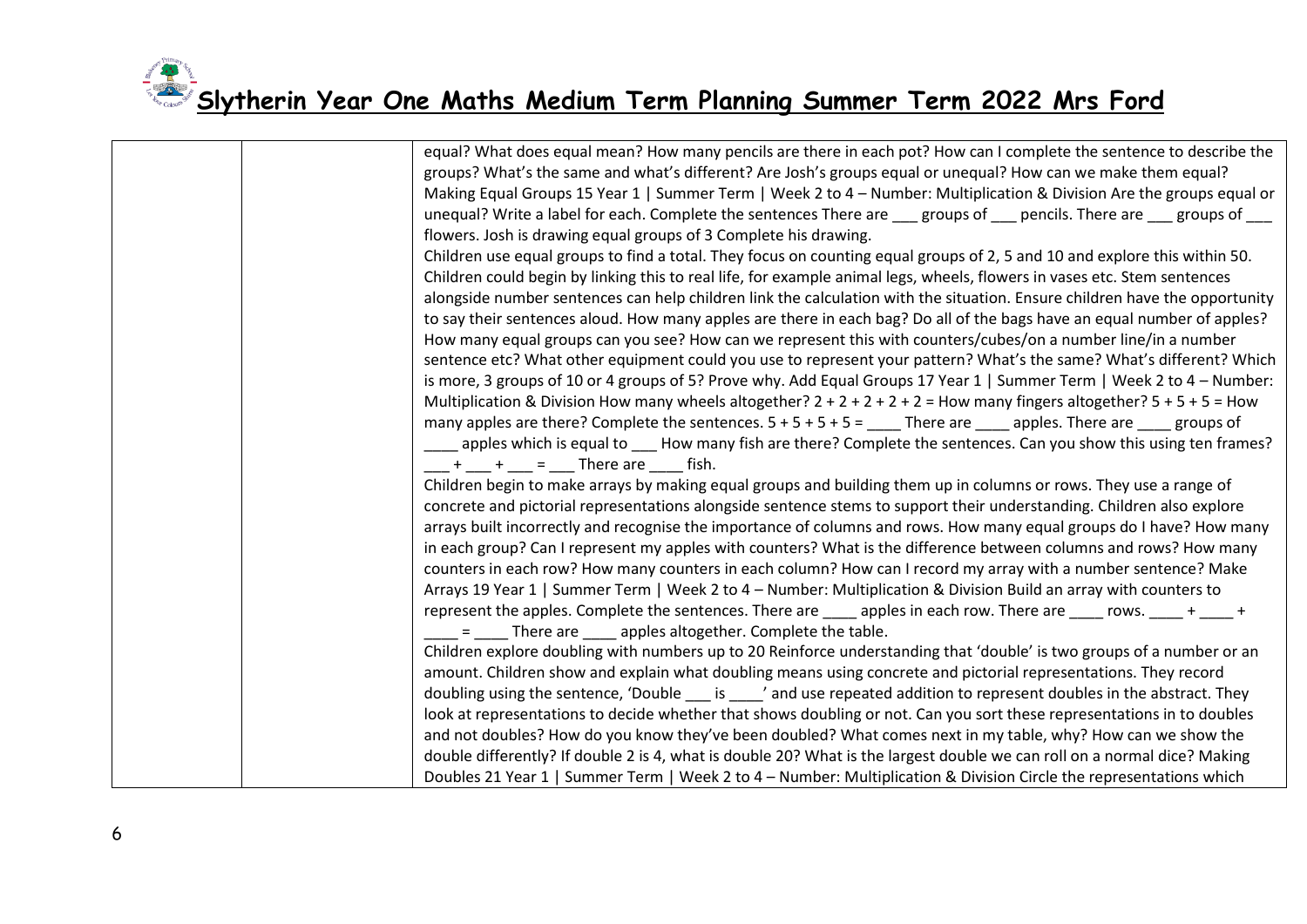|  | have been doubled: Take a number piece and double it. Complete the sentence. Double _____ is _____ Double<br>is a control<br>Complete and continue the table.                                                                                  |
|--|------------------------------------------------------------------------------------------------------------------------------------------------------------------------------------------------------------------------------------------------|
|  | Children start with a given total and make groups of an equal amount. They record their understanding in sentences, not                                                                                                                        |
|  | through formal division at this stage. Children can develop their understanding of equal groups by also being exposed to                                                                                                                       |
|  | numbers which do not group equally. How can you tell if the groups are equal? How can you represent the equal groups?                                                                                                                          |
|  | Do all numbers divide into equal groups of 2? How do you sort the cubes into equal groups? What would happen if there                                                                                                                          |
|  | were 21 cubes? Have I got equal groups? How do you know? Does each group need to be arranged in the same way for it                                                                                                                            |
|  | to be equal? Make Equal Groups - Grouping 23 Year 1   Summer Term   Week 2 to 4 - Number: Multiplication & Division                                                                                                                            |
|  | How many equal groups of 2 can you make with the mittens? There are stroups of 2 mittens. If you had 10 mittens,                                                                                                                               |
|  | how many equal groups of 2 mittens could you make? Take 20 cubes. Complete the sentences. I can make equal                                                                                                                                     |
|  | groups of 2 I can make equal groups of 5 I can make equal groups of 10 Complete the table. Use equipment to                                                                                                                                    |
|  | help you.                                                                                                                                                                                                                                      |
|  | Children explore sharing as a model of division. They use 1 : 1 correspondence to share concrete objects into equal groups.                                                                                                                    |
|  | Children also need to be given the opportunity to see when a number of objects cannot be shared equally into equal                                                                                                                             |
|  | groups. How can I share the muffins equally? How many muffins on this plate? How many on this plate? Are they equal? If                                                                                                                        |
|  | I had 9 muffins what would happen? How can I share the objects equally? How many equal groups am I sharing the objects<br>into? Are the groups equal? Are there any left over? Sharing Equally 25 Year 1   Summer Term   Week 2 to 4 - Number: |
|  | Multiplication & Division Share the muffins equally between the two plates. Complete the sentence. ___ cakes shared                                                                                                                            |
|  | equally between 2 is ____ Collect 20 cubes. Use hoops to represent your friends. Can you share the cubes between 5                                                                                                                             |
|  | friends? 20 shared between 5 equals _____ Can you share the cubes between 2 friends? 20 shared between 2 equals                                                                                                                                |
|  | Can you share the cubes between 10 friends? 20 shared between 10 equals _____ Tim has 16 bananas. He shares them                                                                                                                               |
|  | equally between two boxes. How many bananas are in each box? Represent and solve the problem.                                                                                                                                                  |
|  |                                                                                                                                                                                                                                                |
|  |                                                                                                                                                                                                                                                |
|  |                                                                                                                                                                                                                                                |
|  |                                                                                                                                                                                                                                                |
|  |                                                                                                                                                                                                                                                |
|  |                                                                                                                                                                                                                                                |
|  |                                                                                                                                                                                                                                                |
|  |                                                                                                                                                                                                                                                |
|  |                                                                                                                                                                                                                                                |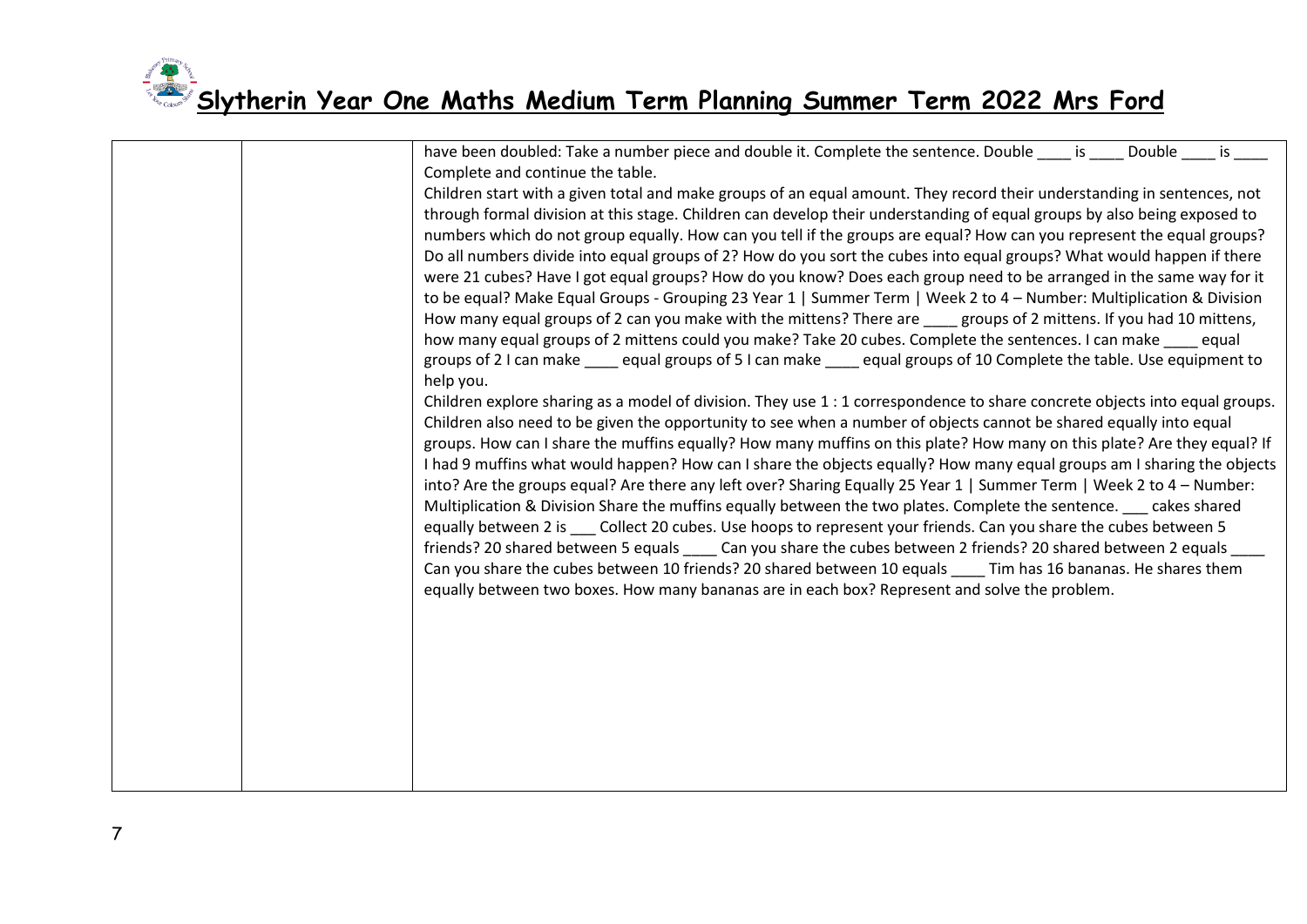

| Week 5:<br>23.05.2022<br>Number:<br>Fractions<br>Week 6:<br>06.06.2022<br>Number:<br>Fractions | Find a Half<br>$\bullet$<br>Find a<br>Quarter | Children explore finding a half for the first time using shapes and sets of objects. They will use the vocabulary<br>'half' and 'whole'. Children will not at this stage use the fractional notation of 12 It is important that they know<br>that a half means 'one of two equal parts' and are able to count them. How many parts have I split my object<br>into? How can you show a half of something? How do you know if a shape is split into halves? How many<br>halves make a whole? Can we count them? How do you know if an object or shape has not been split in half? Is<br>there more than one way to show half of a shape or object? Is this the same for all shapes? Find a Half (1) 29 Year<br>1   Summer Term   Week 5 to 6 - Number: Fractions Show the children real life objects and how they can be cut<br>in half. How can we cut these objects in half? Can any of the objects be cut in half in more than one way? Which<br>circles have been split into equal halves? Match the halves to make 5 complete shapes. Children use their<br>understanding of finding half of an object or shape and apply this to finding half of a small quantity. It is<br>important that children find the total amount and can then show how this number can be shared equally into<br>two. The use of concrete manipulatives such as counters can help children to find a half. How can we find half of<br>an amount? How many groups do we need to share our beads between? How can you check that you have found<br>half? How many equal parts should you have when you have split the objects in half? Find a Half (2) 31 Year 1  <br>Summer Term   Week 5 to 6 - Number: Fractions Find half of each amount. Find half of the amounts and<br>complete the stem sentences. Find half of the sheep. There are _____ sheep. Half of ____ is ____.<br>Children explore quarters for the first time. They will develop their understanding of equal parts and non-equal parts and<br>relate this to a shape or object being split up into four equal parts. Children will use the words quarters and parts at this<br>stage but will not use the fractional notation of 1 4 How many parts does my whole have? Are my parts equal or not equal?<br>How many equal parts can we see/count? Can we make a quarter in a different way? Which shapes show equal parts?<br>Which shapes show four equal parts? Which shapes show quarters? Find a Quarter (1) 33 Year 1   Summer Term   Week 5<br>to 6 – Number: Fractions Take two square pieces of paper, two circular pieces of paper and two rectangular pieces of<br>paper. Model folding one of each into four equal parts and the other into four non-equal parts. • Which shapes show equal<br>parts? Which do not? • How many equal parts can we see? Can we fold any of the shapes in a different way and still get<br>equal parts? Count the equal parts and then model counting them in quarters. Colour a quarter of each shape. Can you<br>colour it in different ways? Tick the shapes that show quarters. Children find a quarter of a small quantity through equal<br>sharing. It is important they can show the groups clearly by drawing around quantities or by physically sharing into<br>something. Children will use the word quarters and parts at this stage but will not use the fractional notation of 14 They<br>also begin to describe capacity using the terminology 'a quarter full'. How many sweets do I have? How can I share them<br>equally into four groups? What is one quarter worth? Are my containers the same or different? Can you should me a<br>quarter full in each container. How can I quarter this amount? If I have 2, and it is a quarter, what will the whole look like? |
|------------------------------------------------------------------------------------------------|-----------------------------------------------|--------------------------------------------------------------------------------------------------------------------------------------------------------------------------------------------------------------------------------------------------------------------------------------------------------------------------------------------------------------------------------------------------------------------------------------------------------------------------------------------------------------------------------------------------------------------------------------------------------------------------------------------------------------------------------------------------------------------------------------------------------------------------------------------------------------------------------------------------------------------------------------------------------------------------------------------------------------------------------------------------------------------------------------------------------------------------------------------------------------------------------------------------------------------------------------------------------------------------------------------------------------------------------------------------------------------------------------------------------------------------------------------------------------------------------------------------------------------------------------------------------------------------------------------------------------------------------------------------------------------------------------------------------------------------------------------------------------------------------------------------------------------------------------------------------------------------------------------------------------------------------------------------------------------------------------------------------------------------------------------------------------------------------------------------------------------------------------------------------------------------------------------------------------------------------------------------------------------------------------------------------------------------------------------------------------------------------------------------------------------------------------------------------------------------------------------------------------------------------------------------------------------------------------------------------------------------------------------------------------------------------------------------------------------------------------------------------------------------------------------------------------------------------------------------------------------------------------------------------------------------------------------------------------------------------------------------------------------------------------------------------------------------------------------------------------------------------------------------------------------------------------------------------------------------------------------------------------------------------------------------------------------------------------------------------------------------------------------------------------------------------------------------------------------------------------------------------------------------------------------------------------------------------------------------------------------------------------------------------------------------------------------------------------------------------------------------------------------------------------------------------------------------------|
|------------------------------------------------------------------------------------------------|-----------------------------------------------|--------------------------------------------------------------------------------------------------------------------------------------------------------------------------------------------------------------------------------------------------------------------------------------------------------------------------------------------------------------------------------------------------------------------------------------------------------------------------------------------------------------------------------------------------------------------------------------------------------------------------------------------------------------------------------------------------------------------------------------------------------------------------------------------------------------------------------------------------------------------------------------------------------------------------------------------------------------------------------------------------------------------------------------------------------------------------------------------------------------------------------------------------------------------------------------------------------------------------------------------------------------------------------------------------------------------------------------------------------------------------------------------------------------------------------------------------------------------------------------------------------------------------------------------------------------------------------------------------------------------------------------------------------------------------------------------------------------------------------------------------------------------------------------------------------------------------------------------------------------------------------------------------------------------------------------------------------------------------------------------------------------------------------------------------------------------------------------------------------------------------------------------------------------------------------------------------------------------------------------------------------------------------------------------------------------------------------------------------------------------------------------------------------------------------------------------------------------------------------------------------------------------------------------------------------------------------------------------------------------------------------------------------------------------------------------------------------------------------------------------------------------------------------------------------------------------------------------------------------------------------------------------------------------------------------------------------------------------------------------------------------------------------------------------------------------------------------------------------------------------------------------------------------------------------------------------------------------------------------------------------------------------------------------------------------------------------------------------------------------------------------------------------------------------------------------------------------------------------------------------------------------------------------------------------------------------------------------------------------------------------------------------------------------------------------------------------------------------------------------------------------------------------------|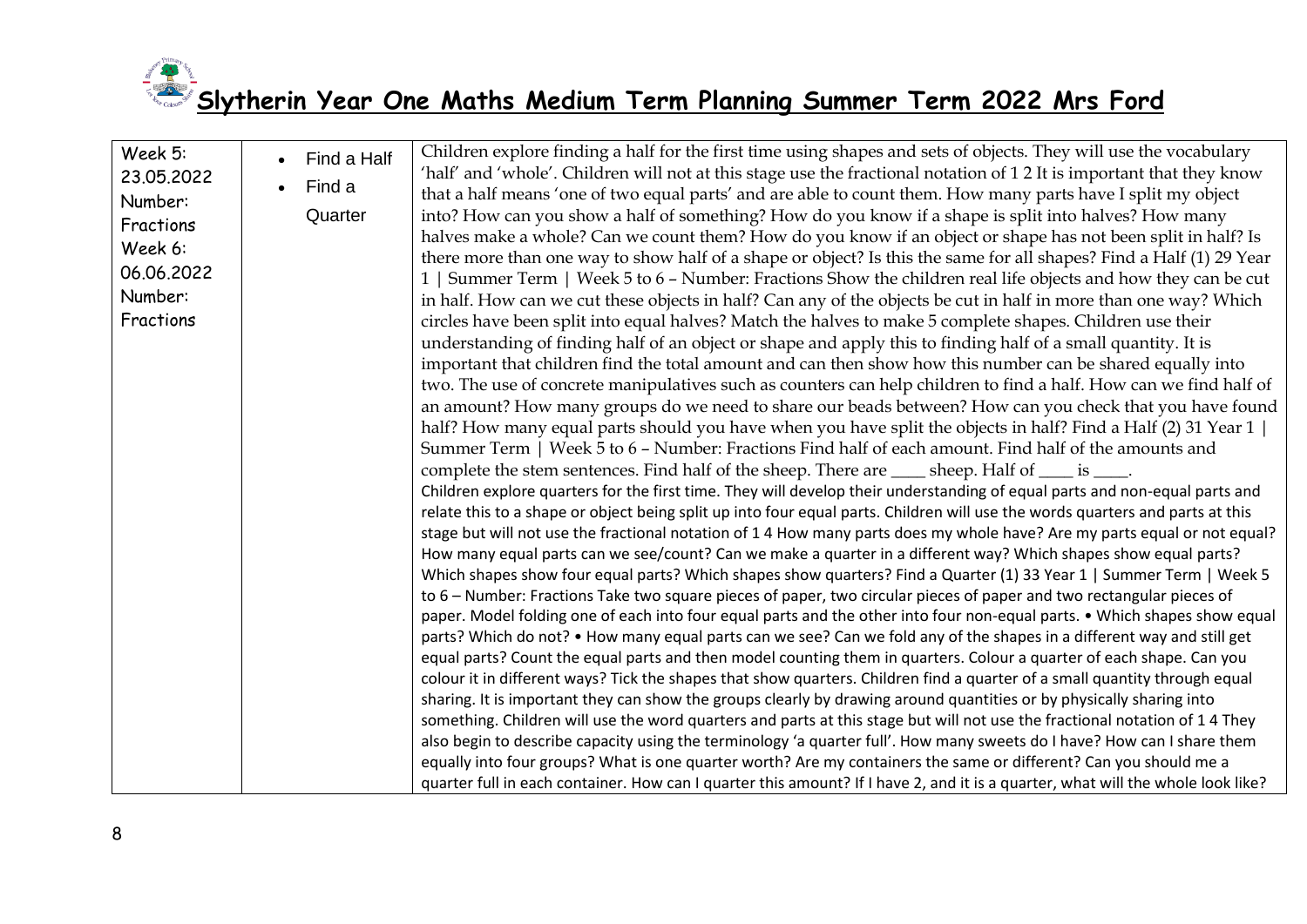|                                                               |                                                       | What will the whole be worth? Find a Quarter (2) 35 Year 1   Summer Term   Week 5 to 6 - Number: Fractions Share each<br>quantity into four equal groups. There are ____ cakes. There is ___ cake in each quarter. A quarter of ___ is ___ There are<br>sweets. There are sweets in each quarter. A quarter of is There are peaches. There are peaches in<br>each quarter. A quarter of ____ is ____ Use a range of containers and rice/water. Can you show me a quarter full in each<br>container? Do they look the same or different? Use counters to complete the sentences. A quarter of 4 is ___ A quarter of<br>8 is 1 is one quarter of 3 is one quarter of                                                                                                                                                                                                                                                                                                                                                                                                                                                                                                                                                                                                                                                                                                                                                                                                                                                                                                                                                                                                                                                                                                                                                                                                                                                                                                                                                                                                                                                                                                                                                                                                                                                                                                                                                                                                                                                                                                                                                                                                                                                             |
|---------------------------------------------------------------|-------------------------------------------------------|--------------------------------------------------------------------------------------------------------------------------------------------------------------------------------------------------------------------------------------------------------------------------------------------------------------------------------------------------------------------------------------------------------------------------------------------------------------------------------------------------------------------------------------------------------------------------------------------------------------------------------------------------------------------------------------------------------------------------------------------------------------------------------------------------------------------------------------------------------------------------------------------------------------------------------------------------------------------------------------------------------------------------------------------------------------------------------------------------------------------------------------------------------------------------------------------------------------------------------------------------------------------------------------------------------------------------------------------------------------------------------------------------------------------------------------------------------------------------------------------------------------------------------------------------------------------------------------------------------------------------------------------------------------------------------------------------------------------------------------------------------------------------------------------------------------------------------------------------------------------------------------------------------------------------------------------------------------------------------------------------------------------------------------------------------------------------------------------------------------------------------------------------------------------------------------------------------------------------------------------------------------------------------------------------------------------------------------------------------------------------------------------------------------------------------------------------------------------------------------------------------------------------------------------------------------------------------------------------------------------------------------------------------------------------------------------------------------------------------|
| Week 7:<br>13.06.2022<br>Geometry:<br>Position &<br>Direction | Describe<br>$\bullet$<br>Turn<br>Describe<br>Position | Children use the language 'full', 'half', 'quarter' and 'threequarter' to describe turns made by shapes/objects. Children<br>should practically turn objects, shapes and themselves in different directions but do not need to describe the direction of<br>the turns. Children should investigate whether they can finish facing the same direction if they complete different turns.<br>What is each turn called? Is there only one direction shapes/objects can move in? Does it make a difference which way the<br>shape / object / person is turned? What part of a whole has the shape/object turned? What will the shape/object look like<br>before or after the turn? Describe Turns 39 Year 1   Summer Term   Week 7 – Geometry: Position & Direction Give the<br>children instructions using the language 'quarter turn', 'half turn', 'three quarters turn' and 'full turn'. Children could then<br>work in pairs to give and follow directions. This could be developed into a routine with music or as the children line up.<br>Draw what each shape will look like once it has turned a: • quarter turn • half turn • three-quarter turn • full turn<br>Complete the sentence to describe the turns these shapes have made. The shape has turned a<br>turn. Children use 'left', 'right', 'forwards' and 'backwards' to describe position and<br>direction. They will describe the position of objects and shapes from different starting positions. You could use board<br>games such as Snakes and Ladders and Twister to explore positional language. Where possible, this concept should be<br>explored practically. What are the different directions we can move in? How would I get to the ? How could you<br>describe the movement? How could we record the movement? How would I get from the  to the ? Describe<br>Position (1) 41 Year 1   Summer Term   Week 7 - Geometry: Position & Direction Use cones to mark out a route for a<br>partner. Describe the route your partner needs to take using the words 'left', 'right', 'forwards' and 'backwards'. Use a grid<br>to move a bot to different places. Use the words 'left', 'right', 'forwards' and 'backwards' to describe the movements.<br>Complete the sentences using 'left' and 'right' to describe the position of the coins. The £1 coin is to the<br>of the 1p<br>coin. The 50p coin is to the sop coin is to the sop coin. The 50p coin. Children will build upon<br>directional language 'left' and 'right' to assist with describing position. They will describe position using: 'top', 'in between',<br>'bottom', 'above' and 'below'. Children explore the position of objects and shapes from different starting points. Where |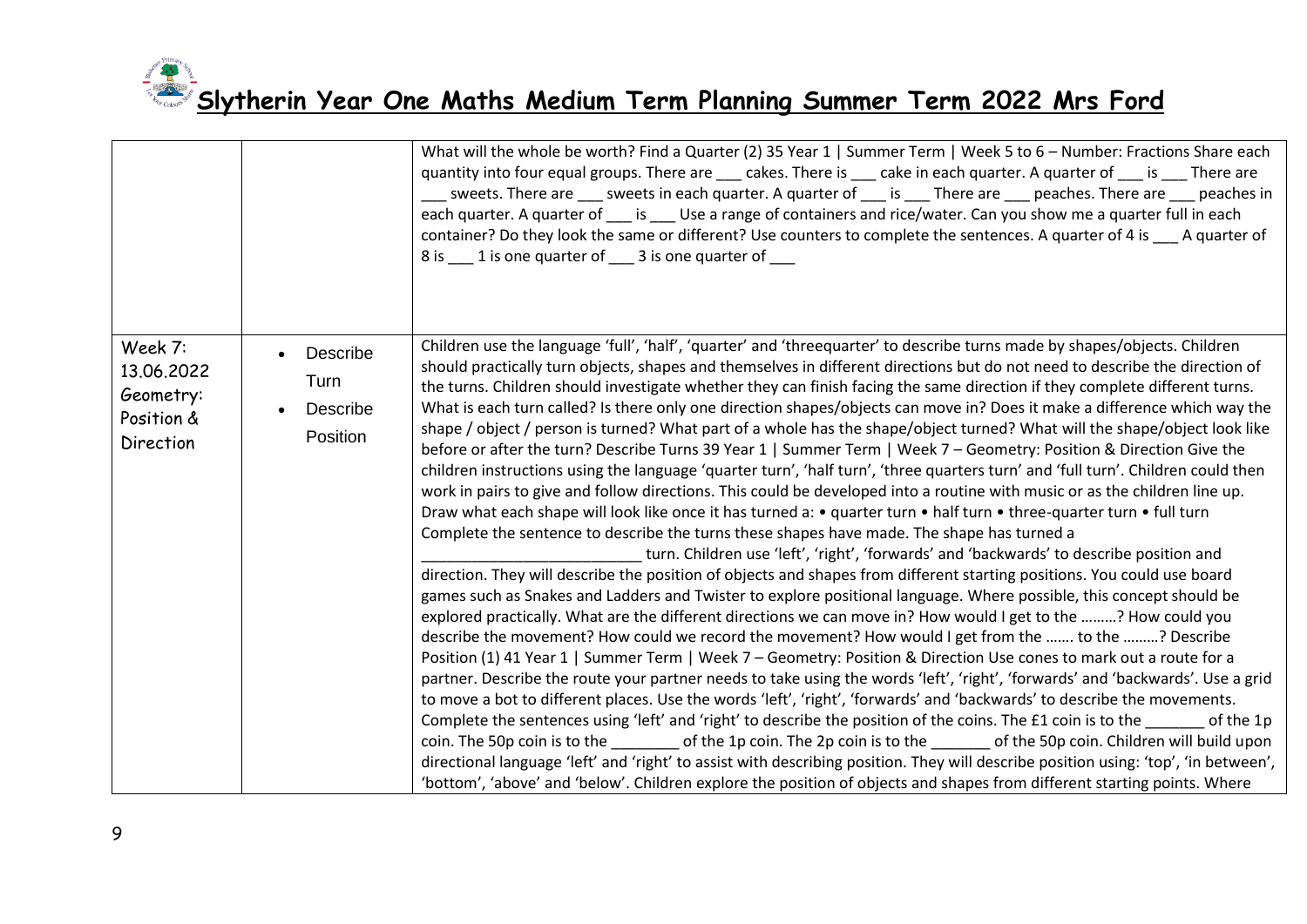|                                                                                                                                  |                                                                                                                                            | possible, this concept should be explored practically both in and out of the classroom. Where is the in relation to<br>you? What is _______ of you? What is ______ of this object? How can we describe the position of ____? Can you create<br>your own instructions to build a tower? Describe Position (2) 43 Year 1   Summer Term   Week 7 - Geometry: Position &<br>Direction Think about where you are sitting in the classroom. What can you see around you? Complete the table. Use<br>objects in your classroom or outside area to complete the sentences. Use the words: 'top', 'middle', 'bottom', 'above' and<br>'below' to describe the position. The ________ is above _________. The _________ is below ________. In between<br>and is Above is and There is nothing between and<br>L. Use 5 cubes to build a tower. • Start with a yellow cube. • Place a blue cube on top of the yellow cube. • Place a<br>white cube below the yellow cube. • Place a red cube on the top of the tower. • Place the green cube in between the<br>yellow and white cube.                                                                                                                                                                                                                                                                                                                                                                                                                                                                                                                                                                                                                                                                                                                                                                                                                                                                                                                                                                                                                                                                                                                                                                                                                                                                                                                                                                                                                                                                                                                                                                                                                                                                                       |
|----------------------------------------------------------------------------------------------------------------------------------|--------------------------------------------------------------------------------------------------------------------------------------------|----------------------------------------------------------------------------------------------------------------------------------------------------------------------------------------------------------------------------------------------------------------------------------------------------------------------------------------------------------------------------------------------------------------------------------------------------------------------------------------------------------------------------------------------------------------------------------------------------------------------------------------------------------------------------------------------------------------------------------------------------------------------------------------------------------------------------------------------------------------------------------------------------------------------------------------------------------------------------------------------------------------------------------------------------------------------------------------------------------------------------------------------------------------------------------------------------------------------------------------------------------------------------------------------------------------------------------------------------------------------------------------------------------------------------------------------------------------------------------------------------------------------------------------------------------------------------------------------------------------------------------------------------------------------------------------------------------------------------------------------------------------------------------------------------------------------------------------------------------------------------------------------------------------------------------------------------------------------------------------------------------------------------------------------------------------------------------------------------------------------------------------------------------------------------------------------------------------------------------------------------------------------------------------------------------------------------------------------------------------------------------------------------------------------------------------------------------------------------------------------------------------------------------------------------------------------------------------------------------------------------------------------------------------------------------------------------------------------------------------------------------------|
| Week 8<br>20.06.2022<br>Number:<br>Place Value<br>(within 100)<br>Week 9<br>27.06.2022<br>Number:<br>Place Value<br>(within 100) | Counting to<br>100<br>Partitioning<br><b>Numbers</b><br>Comparing<br><b>Numbers</b><br>Ordering<br><b>Numbers</b><br>One More,<br>One Less | Children use their partitioning knowledge to begin comparing numbers within 100 It is important for children to work with<br>a range of equipment, both natural and man-made to make comparisons more visual. Children use the language 'more<br>than', 'less than' and 'equal to' alongside the inequality symbols. Which number has the most/fewest tens? Which number<br>has the most/fewest ones? Why is it important to look at the tens before the ones? If the number is greater/less which<br>direction will we move on the number line? How can we count efficiently? Comparing Numbers (1) 51 Year 1   Summer<br>Term   Week 8 to 9 - Number: Place Value (within 100) Use Base 10 to make these numbers on place value charts. Write<br>how many tens and ones are in each number. 78 and 61 90 and 89 64 and 92 Which number from each pair is the largest?<br>Discuss how you know. On the hundred square, find a number: • Less than 69 • Greater than 79 • Greater than 69 but less<br>than 79 Use equipment from your classroom to compare the amounts using $>$ , $\lt$ or =. Children compare numbers and<br>amounts using comparison language, more than, less than, equal to as well as the symbols <, >and = Children demonstrate<br>their understanding of the value of the digits in a 2-digit number. They represent this using concrete manipulatives before<br>ordering numbers. Children should be aware when comparing three or more numbers opposite inequality symbols should<br>not be used. (e.g. < >) Which number is the biggest/smallest? How do you know? When ordering, which digit should you<br>consider first? Is there more than one number that could complete the statement? What is the largest/smallest number<br>that could complete the statement? Comparing Numbers (2) 53 Year 1   Summer Term   Week 8 to 9 - Number: Place<br>Value (within 100) Compare the amounts using or = Complete the statements: $70 < 70 < 70 < 10 < 100$ Complete the<br>stem sentences and statements. 62 is _______ than 55 but ______ than 70 ___ is greater than _____ but less than _____.<br>Children order sets of objects and numbers from smallest to largest and largest to smallest. Children use the language<br>'most', 'bigger', 'biggest', 'larger', 'largest', 'smaller', 'smallest' and 'least'. Children revisit and practise position and ordinal<br>numbers (first, second, third etc.) How are we ordering these objects/numbers? Which should we start with? Which is the<br>biggest/has the most? Which is the smallest/has the least? Which number/group comes next? How do you know? How<br>many more/less objects are in group A than group B? Ordering Numbers 55 Year 1   Summer Term   Week 8 to 9 - |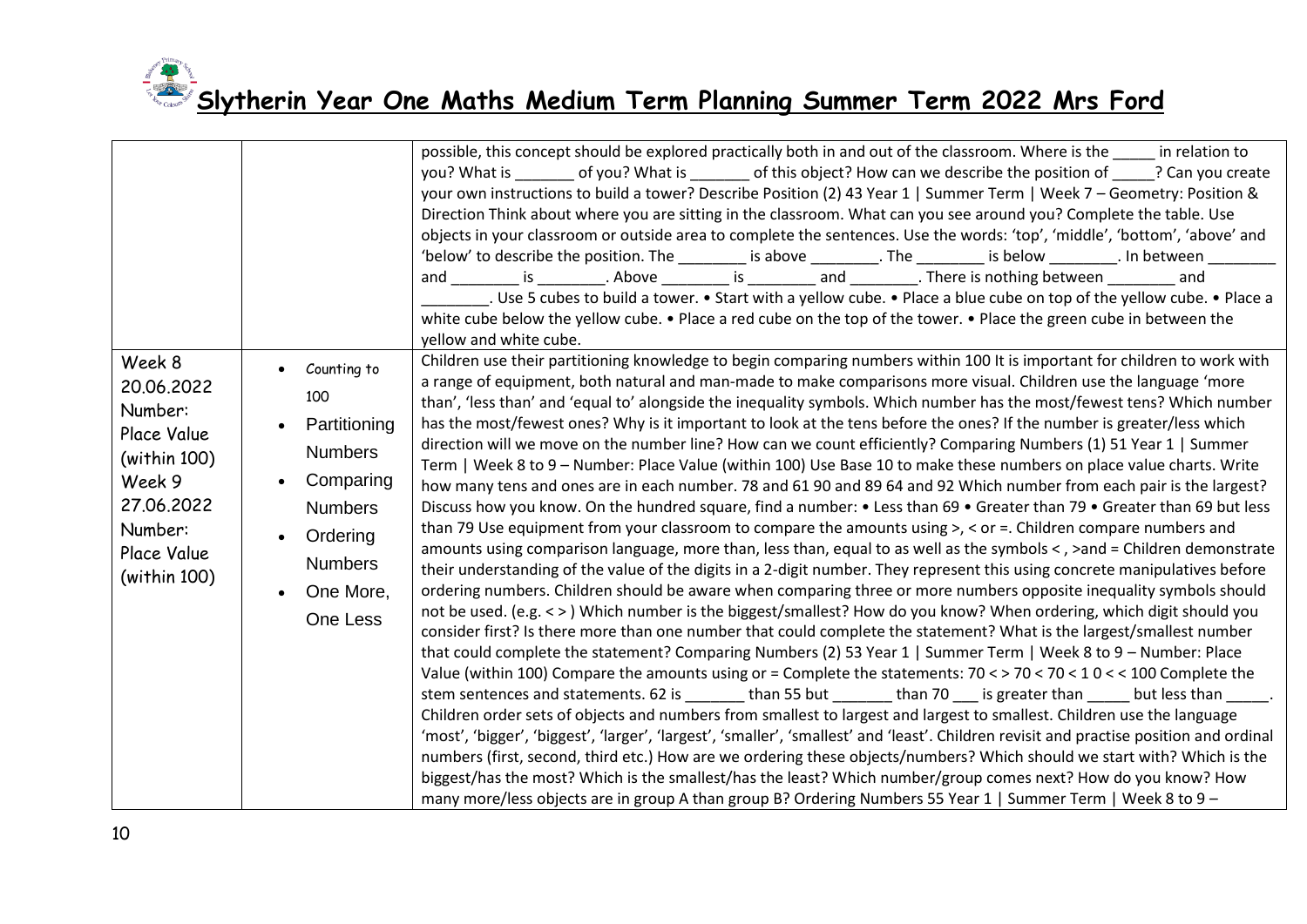| Week 10<br>4.07.2022<br>Measurement:<br>Money | Recognising<br>Coins<br>Recognising<br><b>Notes</b><br>Counting in<br>Coins | Number: Place Value (within 100) Put these objects in the correct place in the table. In groups of 4 roll some PE equipment.<br>The furthest roll wins. Give a sticker and a high-five to the person who came first, second, third and fourth. Order the<br>numbers from smallest to largest.<br>Children find one more and one less than given numbers or amounts to 100 Children use concrete materials and physically<br>add 1 more or take 1 away before moving to more abstract methods such as number tracks or hundred squares. Do we<br>need to add more or take some away? How can we represent this? How many tens were there? How many tens are there<br>now? How many ones were there? How many ones are there now? Which place value column changes when finding 1<br>more and 1 less? What happens when I find 1 more than a number with 9 ones? What happens when I find 1 less than a<br>number with 1 one? One More, One Less 57 Year 1   Summer Term   Week 8 to 9 - Number: Place Value (within 100) Use<br>manipulatives and ask children to show one more and one less than the given amounts. Complete the missing numbers.<br>Use the number cards to make 2 digit numbers. Now write down one more and one less than the numbers you have made.<br>Use equipment if needed.<br>Children will recognise and know the value of different denominations of coins. Children will use their knowledge of place<br>value to match coins with equivalent values. For example, ten 1 pence coins is equivalent to one 10 pence coin. This could<br>be linked with the concept of exchanging. Teachers could use coins to support this activity (or pictures where appropriate).<br>How have you organised the coins? What is the value of each coin? How do you know? How many 1 pence coins will you<br>need to make 2 p? 5 p? 10 p? 20 p? 50 p? 1 pound? How many 1 pound coins will you need to make 2 pounds? Organise<br>the coins on your table into pence and pounds. Can you name each coin? Write down the value of each coin. What coins<br>are in each box?<br>Once children are able to identify and recognise coins they need to be able to recognise notes. Children use their<br>understanding of place value to see that one note can represent many pounds, for example, a ten pound note could be 10<br>pound coins or 3 two pound coins and 4 one pound coins. Children also need to be aware that one note may be worth<br>many times the value of another note. Can you name each note? What is the same about each note? What is different<br>about each note? How many ___ pound notes are equivalent to a ___ pound note? How many of each note can you see?<br>There are 5 pound notes. There are 10 pound notes. There are 20 pound notes. What is the value of<br>each note? = $\qquad$ = $\qquad$ = $\qquad$ = $\qquad$ = $\qquad$ pounds = $\qquad$ = $\qquad$ pounds Fill in the blanks.<br>Children combine their knowledge of money with counting in 2s, 5s and 10s to count money efficiently. They may draw<br>coins or representations to match a given amount and use previous understanding to compare amounts of money. Can two<br>people have the same amount of money, with a different number of coins? Is the largest amount of coins always the<br>largest amount of money? Can you prove it? Is there one way, or more than one way? Using coins children make links to<br>times tables. What do they notice? Use or draw coins to show the given amounts. • 10p in 5p coins. • 50p in 5p coins. • |
|-----------------------------------------------|-----------------------------------------------------------------------------|----------------------------------------------------------------------------------------------------------------------------------------------------------------------------------------------------------------------------------------------------------------------------------------------------------------------------------------------------------------------------------------------------------------------------------------------------------------------------------------------------------------------------------------------------------------------------------------------------------------------------------------------------------------------------------------------------------------------------------------------------------------------------------------------------------------------------------------------------------------------------------------------------------------------------------------------------------------------------------------------------------------------------------------------------------------------------------------------------------------------------------------------------------------------------------------------------------------------------------------------------------------------------------------------------------------------------------------------------------------------------------------------------------------------------------------------------------------------------------------------------------------------------------------------------------------------------------------------------------------------------------------------------------------------------------------------------------------------------------------------------------------------------------------------------------------------------------------------------------------------------------------------------------------------------------------------------------------------------------------------------------------------------------------------------------------------------------------------------------------------------------------------------------------------------------------------------------------------------------------------------------------------------------------------------------------------------------------------------------------------------------------------------------------------------------------------------------------------------------------------------------------------------------------------------------------------------------------------------------------------------------------------------------------------------------------------------------------------------------------------------------------------------------------------------------------------------------------------------------------------------------------------------------------------------------------------------------------------------------------------------------------------------------------------------------------------------------------------------------------------------------------------------------------------------------------------------------------------------------------------------------------------------------------------------------------------------------------------------------------------------------------------------------------------------------------------------------------------------------------------------------------------------------------------------------------|
|                                               |                                                                             | 50p in 10p coins. • 40p in 5p coins. Use or = to compare the amounts.                                                                                                                                                                                                                                                                                                                                                                                                                                                                                                                                                                                                                                                                                                                                                                                                                                                                                                                                                                                                                                                                                                                                                                                                                                                                                                                                                                                                                                                                                                                                                                                                                                                                                                                                                                                                                                                                                                                                                                                                                                                                                                                                                                                                                                                                                                                                                                                                                                                                                                                                                                                                                                                                                                                                                                                                                                                                                                                                                                                                                                                                                                                                                                                                                                                                                                                                                                                                                                                                                          |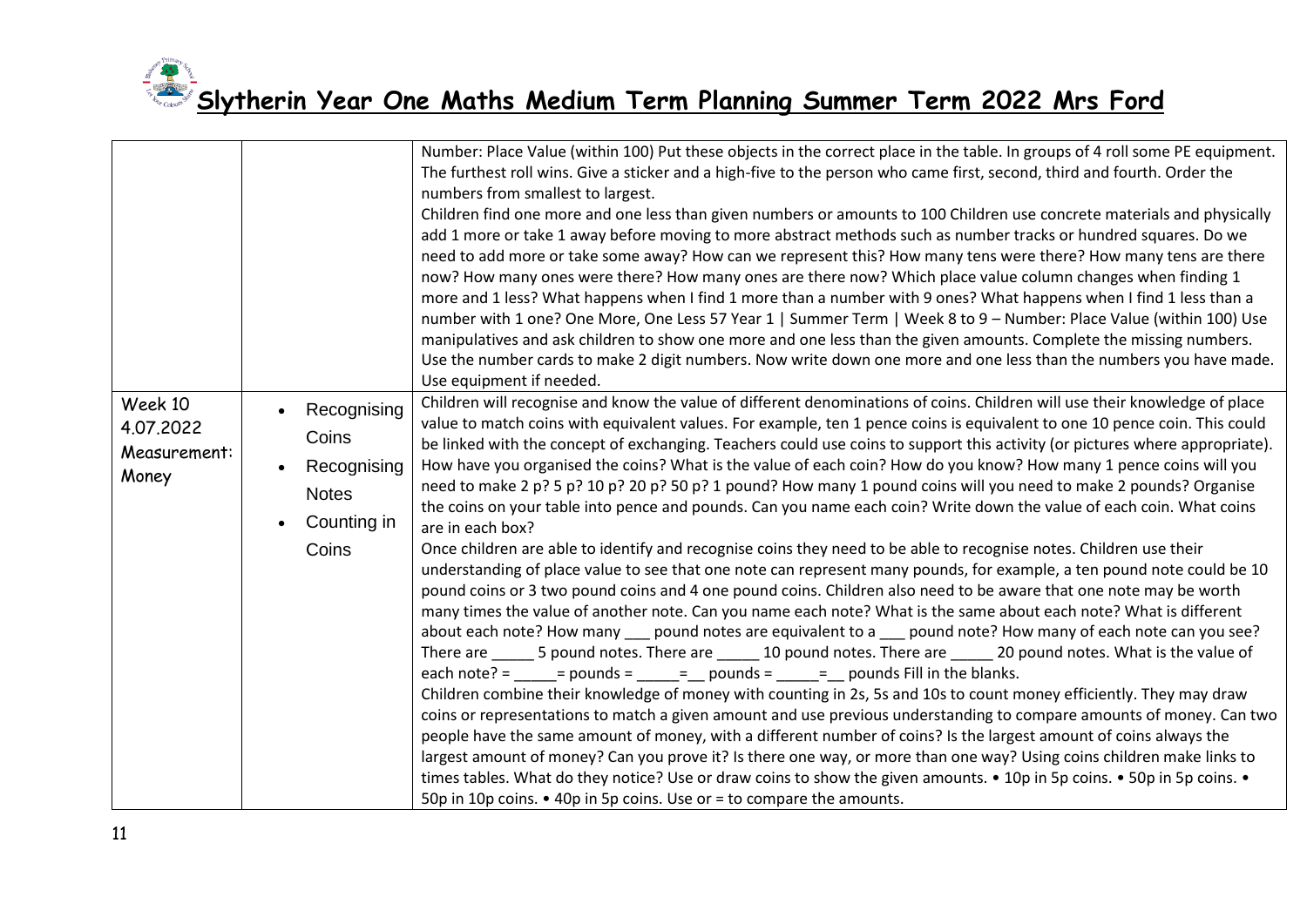

| Week 11<br>11.07.2022<br>Measurement:<br>Time<br>Week 12<br>18.07.21<br>Measurement:<br>Time |  |  | Before and<br>After<br><b>Dates</b><br>Time to the<br>Hour<br>Time to the<br><b>Half Hour</b><br>Writing<br>Time<br>Comparing<br>Time | Children are introduced to key vocabulary related to time. They use before and after to describe, sort and order events.<br>Building on this, they use first and next to describe an order of events. When talking about the day, children use the<br>language: morning, afternoon and evening. Explain why you have placed the pictures before or after each other? Could any<br>of the pictures have gone in both? Which activities do you do before school? Which activities do you do after school? What<br>do you do in the morning? What do you do in the afternoon? What do you do in the evening? Sort the activities into before<br>and after school. Can you think of one more activity for each group? Can you sort the activities into three groups labelled<br>morning, afternoon and evening? Tommy is drinking a bottle of orange juice. Match the words to the bottles to order<br>them. Describe a special day to a friend. Use the words: before, after, first, next, morning, afternoon, evening.<br>Children learn about the days of the week and know there are 7 days in a week. They talk about events using today,<br>yesterday and tomorrow. Children learn about the months of the year and can pick out special dates within the year, for<br>example, their birthday. Children could explore and use a calendar displaying days and months within the classroom<br>environment. What day is it today? What day was it yesterday? What day will it be tomorrow? Which month is your<br>birthday in? Which month do we start school in? Which months are the summer holidays in? If today is ________, what<br>will tomorrow be? Fill in the missing days of the week and complete the sentences. • Today is Wednesday, yesterday was<br>_. • Yesterday was Monday, today is _________. • Today is Saturday, tomorrow is ________. • Tomorrow is _<br>today is Wednesday. Use a calendar to look at the names of the months. Discuss special dates in different children's lives<br>e.g. birthdays, celebrations, holidays. Complete the sentences.<br>Children are introduced to telling the time to the hour using an analogue clock. They learn the language of o'clock and<br>understand the hour hand is the shorter hand and the minute hand is the longer hand. Children read the time to the hour<br>and know when the minute hand is pointing upwards to the number 12 it is an o'clock time, and understand that they need<br>to look at the hour hand to see which hour it is. There are two hands on the clock. What is the same about each hand?<br>What is different about each hand compared to the other? Looking at all three clock faces, what is the same about the<br>hands? What is different about them? Where will the hour hand be at ____? Where will the minute hand be at ____? Can<br>you show me ________? Time to the Hour. Match the times to the clocks. Complete the times. Draw the hour hand and<br>minute hand on clock faces to show the times: Eight o'clock 1 o'clock Twelve o'clock.<br>Children are introduced to telling the time to the half hour. They learn the language half past. They understand that, at half<br>past the hour, the minute hand has travelled half way around the clock from the twelve and is pointing at the six and the<br>hour hand is half way between the hours e.g. half way between one and two or half way between nine and ten. Which is<br>the hour hand? Which is the minute hand? How do you know? Where does the minute hand point to at half past? Can you<br>see that the minute hand has travelled halfway around the clock? Could you show this to your partner? Can you show me<br>? Match the times to the clocks. Complete the times. Draw the hour hand and the minute hand on clock faces to<br>show these times: Half past 1 Half past four Half past 8. |
|----------------------------------------------------------------------------------------------|--|--|---------------------------------------------------------------------------------------------------------------------------------------|-----------------------------------------------------------------------------------------------------------------------------------------------------------------------------------------------------------------------------------------------------------------------------------------------------------------------------------------------------------------------------------------------------------------------------------------------------------------------------------------------------------------------------------------------------------------------------------------------------------------------------------------------------------------------------------------------------------------------------------------------------------------------------------------------------------------------------------------------------------------------------------------------------------------------------------------------------------------------------------------------------------------------------------------------------------------------------------------------------------------------------------------------------------------------------------------------------------------------------------------------------------------------------------------------------------------------------------------------------------------------------------------------------------------------------------------------------------------------------------------------------------------------------------------------------------------------------------------------------------------------------------------------------------------------------------------------------------------------------------------------------------------------------------------------------------------------------------------------------------------------------------------------------------------------------------------------------------------------------------------------------------------------------------------------------------------------------------------------------------------------------------------------------------------------------------------------------------------------------------------------------------------------------------------------------------------------------------------------------------------------------------------------------------------------------------------------------------------------------------------------------------------------------------------------------------------------------------------------------------------------------------------------------------------------------------------------------------------------------------------------------------------------------------------------------------------------------------------------------------------------------------------------------------------------------------------------------------------------------------------------------------------------------------------------------------------------------------------------------------------------------------------------------------------------------------------------------------------------------------------------------------------------------------------------------------------------------------------------------------------------------------------------------------------------------------------------------------------------------------------------------------------------------------------------------------------------------------------------------------------------------------------------------------------------------------------------------------------------------------------------------------------------------------------------------------------------------------------------------------------------------|
|----------------------------------------------------------------------------------------------|--|--|---------------------------------------------------------------------------------------------------------------------------------------|-----------------------------------------------------------------------------------------------------------------------------------------------------------------------------------------------------------------------------------------------------------------------------------------------------------------------------------------------------------------------------------------------------------------------------------------------------------------------------------------------------------------------------------------------------------------------------------------------------------------------------------------------------------------------------------------------------------------------------------------------------------------------------------------------------------------------------------------------------------------------------------------------------------------------------------------------------------------------------------------------------------------------------------------------------------------------------------------------------------------------------------------------------------------------------------------------------------------------------------------------------------------------------------------------------------------------------------------------------------------------------------------------------------------------------------------------------------------------------------------------------------------------------------------------------------------------------------------------------------------------------------------------------------------------------------------------------------------------------------------------------------------------------------------------------------------------------------------------------------------------------------------------------------------------------------------------------------------------------------------------------------------------------------------------------------------------------------------------------------------------------------------------------------------------------------------------------------------------------------------------------------------------------------------------------------------------------------------------------------------------------------------------------------------------------------------------------------------------------------------------------------------------------------------------------------------------------------------------------------------------------------------------------------------------------------------------------------------------------------------------------------------------------------------------------------------------------------------------------------------------------------------------------------------------------------------------------------------------------------------------------------------------------------------------------------------------------------------------------------------------------------------------------------------------------------------------------------------------------------------------------------------------------------------------------------------------------------------------------------------------------------------------------------------------------------------------------------------------------------------------------------------------------------------------------------------------------------------------------------------------------------------------------------------------------------------------------------------------------------------------------------------------------------------------------------------------------------------------------------------------------|